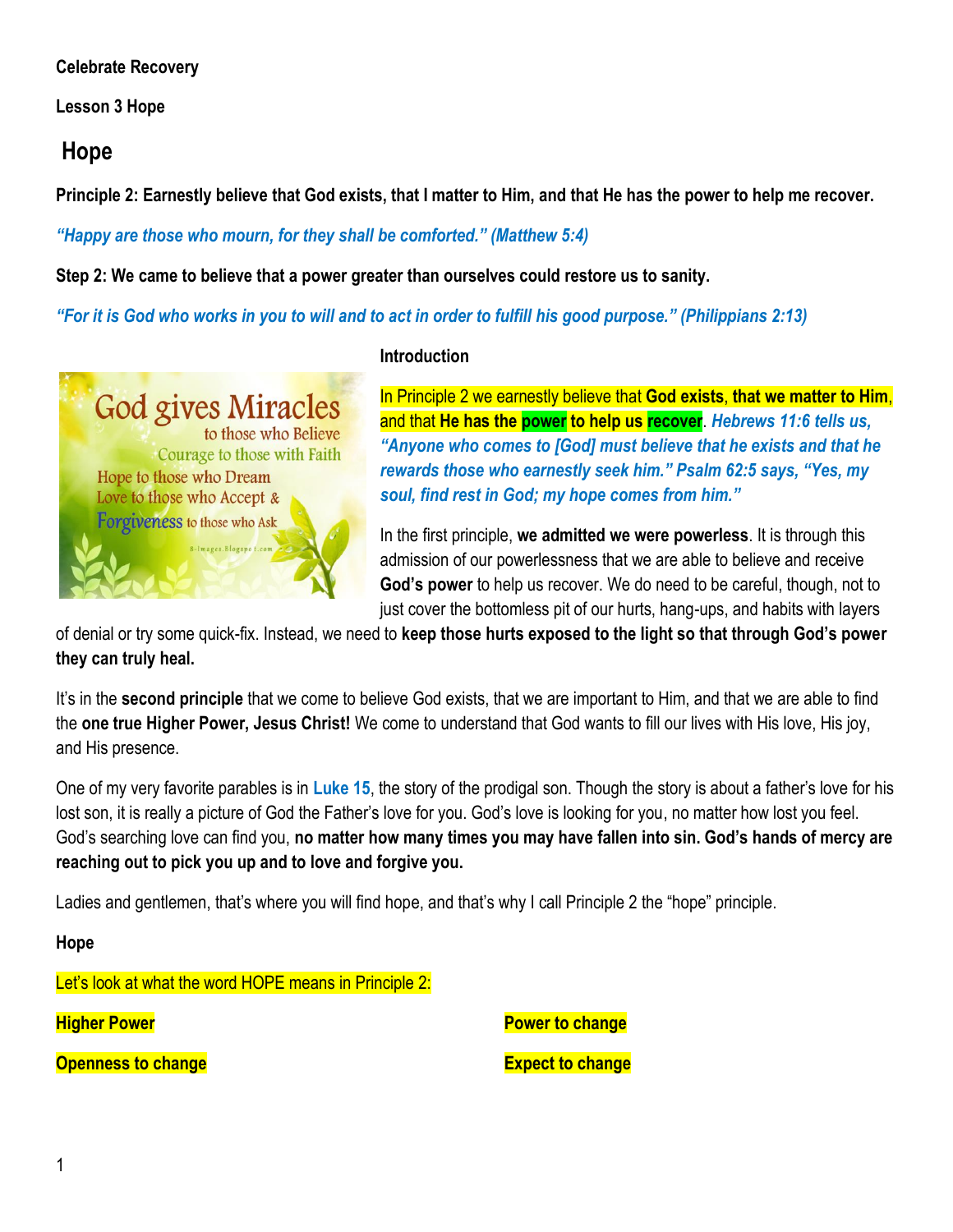**H stands for HIGHER Power**. Our Higher Power is the one and only true Higher Power and He has a name: Jesus Christ!

In the past you may have believed in Jesus' existence and you may have even attended church. But what you will find in Principle 2 is a **personal relationship with Chris**t. You will see that Jesus desires a hands-on, day-to-day, moment-tomoment **relationship** with us. For He can do for us what we have never been able to do for ourselves. *Romans 11:36 (TLB) says, "Everything comes from God alone. Everything lives by his power."* 

Many people today believe their doubts and doubt their beliefs! Have you ever seen an idea? Have you ever seen love? Have you ever seen faith? Of course not. You may have seen acts of faith and love, but the real things —the lasting things — in the world are the invisible spiritual realities. **Faith = belief in the things unseen**

This leads us to the first four words of the second step**: "We came to believe** ..." Saying that we "came to believe" in anything describes a process. Belief is a result of consideration, doubt, reasoning, and concluding. In *2 Corinthians 12:9 (PH), Jesus tells us, "My grace is enough for you: for where there is weakness, my power is shown the more completely."*

#### The next letter in hope is O, which stands for **OPENNESS to change**.

What is the process that leads to solid belief, which leads you to change your life? Let's look at the first four words in Step 2 again: "We came to believe . . ."

- **"We came ..." We took the first step when we attended our first recovery meeting!**
- **• "We came to ..." We stopped denying our hurts, hang-ups, and habits!**
- **" We came to believe . . ." We started to believe and receive God's power to help us recover.**

**Hope is openness to change**. Sometimes we are afraid to change, even if our past was painful. We resist change because of our fear of the unknown, or, in our despair, **we think we don't deserve anything better.**

Here's the good news: Hope opens doors where despair closes them! Hope discovers what can be done instead of grumbling about what can't be done.

Throughout your life you will continue to encounter hurts and trials that you are powerless to change, but with God's help you can be open to allow those circumstances and situations to change you —to make you better — not bitter.

*Ephesians 4:23 (TLB)* gives us a challenge to that end*: "Now your attitudes and thoughts must all be constantly changing for the better.... You must be a new and different person."* 

## How will you do that? The letter P tells us about **POWER to change**.

In the past, we may have wanted to change and were unable to do so; **we could not free ourselves from our hurts**, hangups, or habits. In Principle 2, we understand that God's power can change us and our situation. *Philippians 4:13 (TLB) confirms it: "For I can do everything God asks me to with the help of Christ who gives me the strength and power."*

**Power to change comes from God's grace**. You see, hope draws its power from a deep trust in God, like that of the psalmist, who wrote, *"Lead me; teach me; for you are the God who gives me salvation. I have no hope except in you" (Psalm 25:5, TLB).* **Grace = unmerited love and forgiveness of God**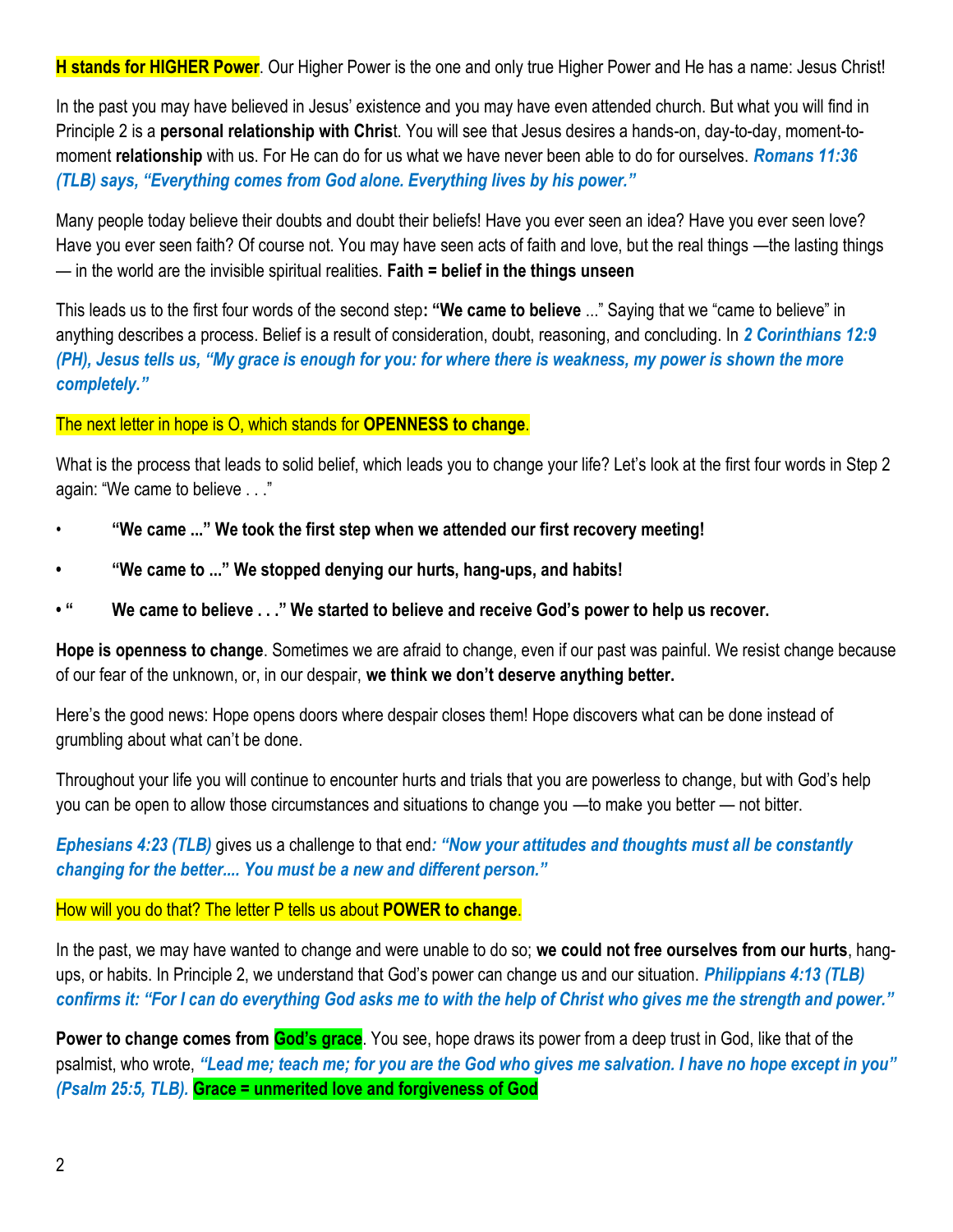In Principle 2, we begin to understand that **God's power can change us** and our situation. And once we tap into that power, right actions —Christ like actions —will follow naturally as by-products of working the principles and following the one and only Higher Power, Jesus Christ.

## The last letter in hope is E: **EXPECT to change**.

Remember you are only at the second principle. **Don't quit before the miracle happens!** With God's help, the changes that you have longed for are just steps away. *Philippians 1:6 (TLB) expresses my heart: "I am sure that God who began the good work within you will keep right on helping you grow in his grace until his task within you is finally finished on that day when Jesus Christ returns."* 

You know, you can't do anything unless you get started, so **how much faith do you need to get started?**

*Matthew 17:20 tells us, "If you have faith as small as a mustard seed, you can say to this mountain, 'Move from here to there,' and it will move. Nothing will be impossible for you."* 

It's reassuring to know that you do not need large amounts of faith to begin the recovery process. You need only a small amount, "as small as a mustard seed," to effect change, to begin to move your mountains of hurts, hang-ups, and habits.

#### **Wrap-Up**

Eternal life does not begin with death; **it begins with faith! Right now, this very moment.** *Hebrews 11:1 tells us what faith is: "Faith is confidence in what we hope for and assurance about what we do not see."* Faith — even faith the size of a mustard seed so small you can hardly see it — is the avenue to salvation. You can't find salvation through intellectual understanding, gifts of money, good works, or attending church. No! The way to find salvation, is described in Romans

*10:9: "If you declare with your mouth, 'Jesus is Lord,' and believe in your heart that God raised him from the dead, you will be saved."* 

Yes, all you need is just a little faith**. Put the faith you have in Jesus, your life will be changed!** You will find hope in the only Higher Power, Jesus Christ. His Spirit will come with supernatural power into your heart. It can happen to you! It happened to me!

Tonight I encourage you to take this step of hope. It will give you the courage to reach out and hold Christ's hand and face the present with confidence and the future with realistic expectancy.

Simply put, my life without Christ is a hopeless end; with Him it is an endless hope.

## **Think•write•discuss**

1. Before taking this step, where were you trying to find hope?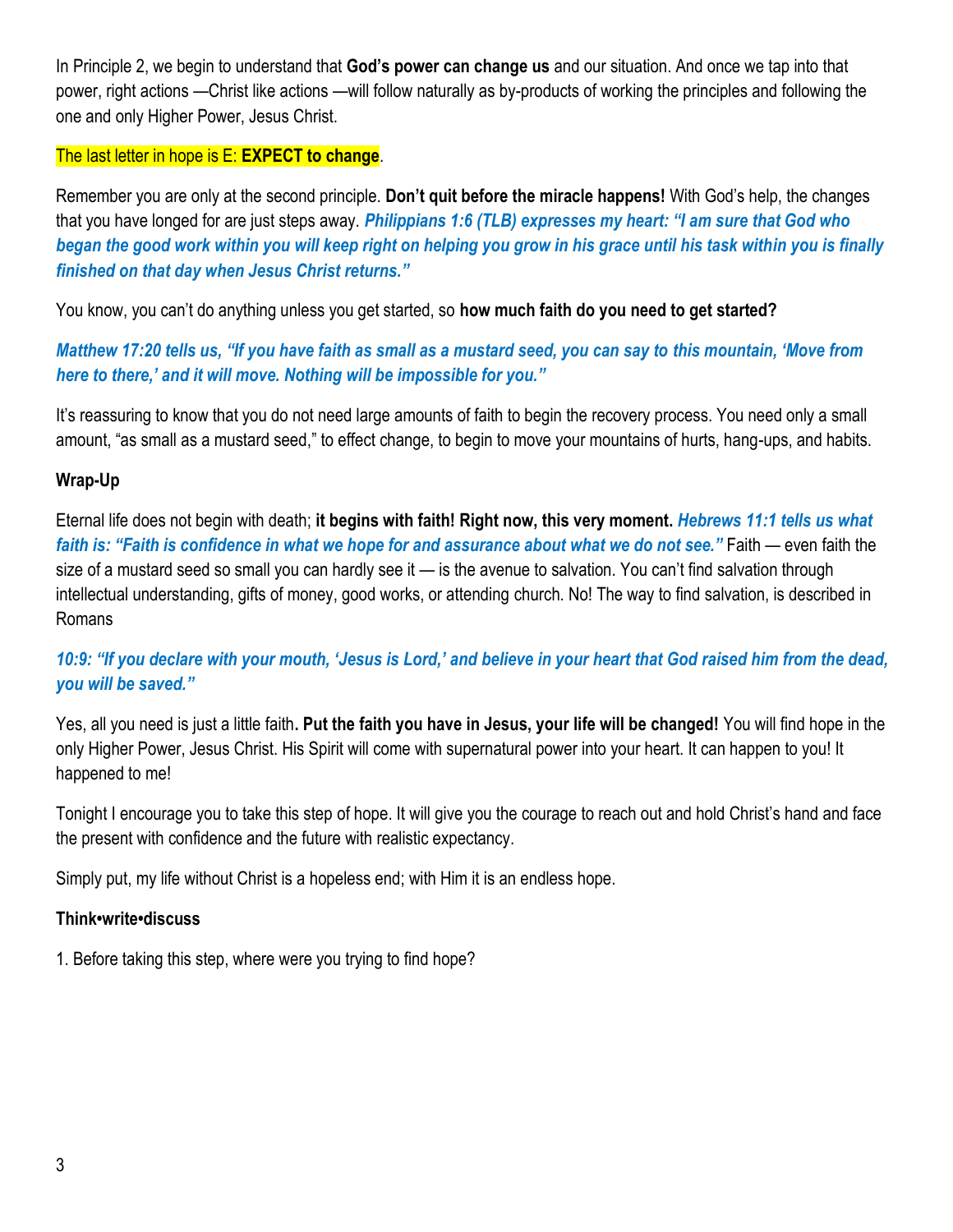2. What do you believe about God? What are some of His characteristics?

3. How are your feelings for your heavenly Father and your earthly father alike? How do they differ?

4 How can your relationship with your higher power, Jesus Christ, help you step out of your denial and face reality?

5.In what areas of your life are you now ready to let God help you?